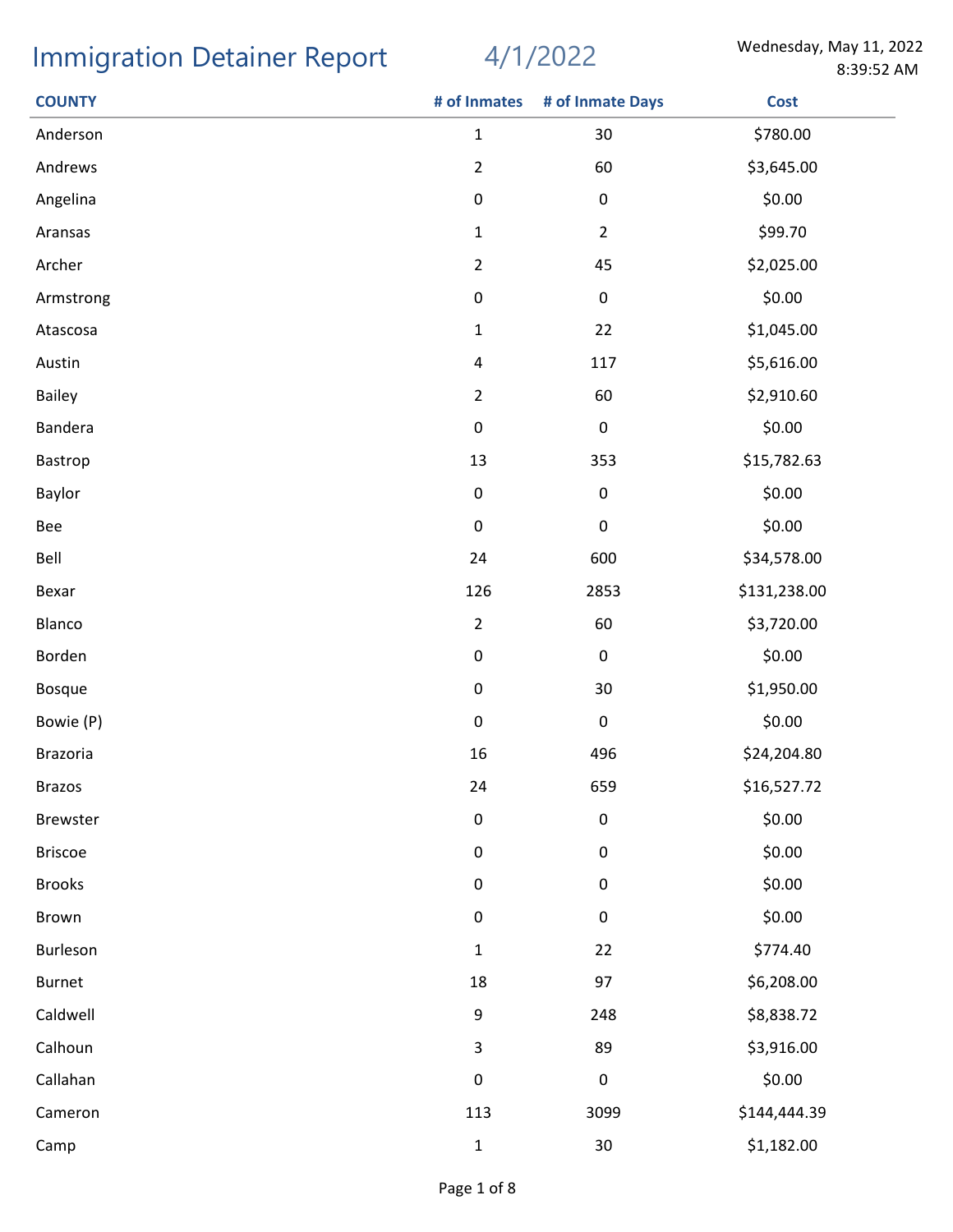| <b>COUNTY</b> | # of Inmates            | # of Inmate Days | <b>Cost</b> |
|---------------|-------------------------|------------------|-------------|
| Carson        | $\overline{2}$          | 38               | \$950.00    |
| Cass          | $\mathbf{1}$            | 30               | \$1,518.30  |
| Castro        | 5                       | 76               | \$5,611.08  |
| Chambers      | $\mathsf{3}$            | 75               | \$3,000.00  |
| Cherokee      | $\overline{2}$          | 45               | \$1,725.75  |
| Childress     | $\overline{2}$          | 41               | \$1,640.00  |
| Clay          | $\pmb{0}$               | $\pmb{0}$        | \$0.00      |
| Cochran       | $\pmb{0}$               | $\pmb{0}$        | \$0.00      |
| Coke          | $\pmb{0}$               | $\pmb{0}$        | \$0.00      |
| Coleman       | $\pmb{0}$               | $\pmb{0}$        | \$0.00      |
| Collin        | 76                      | 1918             | \$96,648.02 |
| Collingsworth | $\pmb{0}$               | $\pmb{0}$        | \$0.00      |
| Colorado      | $\overline{2}$          | 60               | \$3,444.60  |
| Comal         | 12                      | 305              | \$25,095.40 |
| Comanche      | $\pmb{0}$               | $\pmb{0}$        | \$0.00      |
| Concho        | $\pmb{0}$               | $\pmb{0}$        | \$0.00      |
| Cooke         | $11\,$                  | 245              | \$13,381.90 |
| Coryell       | $\overline{\mathbf{4}}$ | 28               | \$1,426.32  |
| Cottle        | $\pmb{0}$               | $\pmb{0}$        | \$0.00      |
| Crane         | $\pmb{0}$               | $\pmb{0}$        | \$0.00      |
| Crockett      | $\overline{7}$          | 172              | \$6,450.00  |
| Crosby        | $\pmb{0}$               | $\pmb{0}$        | \$0.00      |
| Culberson     | $\pmb{0}$               | ${\bf 0}$        | \$0.00      |
| Dallam        | $\mathbf{1}$            | $30\,$           | \$2,030.70  |
| Dallas        | 60                      | 681              | \$40,853.19 |
| Dawson        | $\pmb{0}$               | $\mathsf 0$      | \$0.00      |
| Deaf Smith    | $\overline{7}$          | 103              | \$4,814.22  |
| Delta         | $\pmb{0}$               | $\mathbf 0$      | \$0.00      |
| Denton        | 67                      | 1761             | \$79,843.74 |
| DeWitt        | $\mathsf{3}$            | 90               | \$4,500.00  |
| Dickens       | $\pmb{0}$               | $\pmb{0}$        | \$0.00      |
| Dimmit        | $\overline{7}$          | 173              | \$10,629.12 |
| Donley        | $\pmb{0}$               | $\pmb{0}$        | \$0.00      |
| Duval         | $\mathbf 1$             | $\boldsymbol{9}$ | \$405.00    |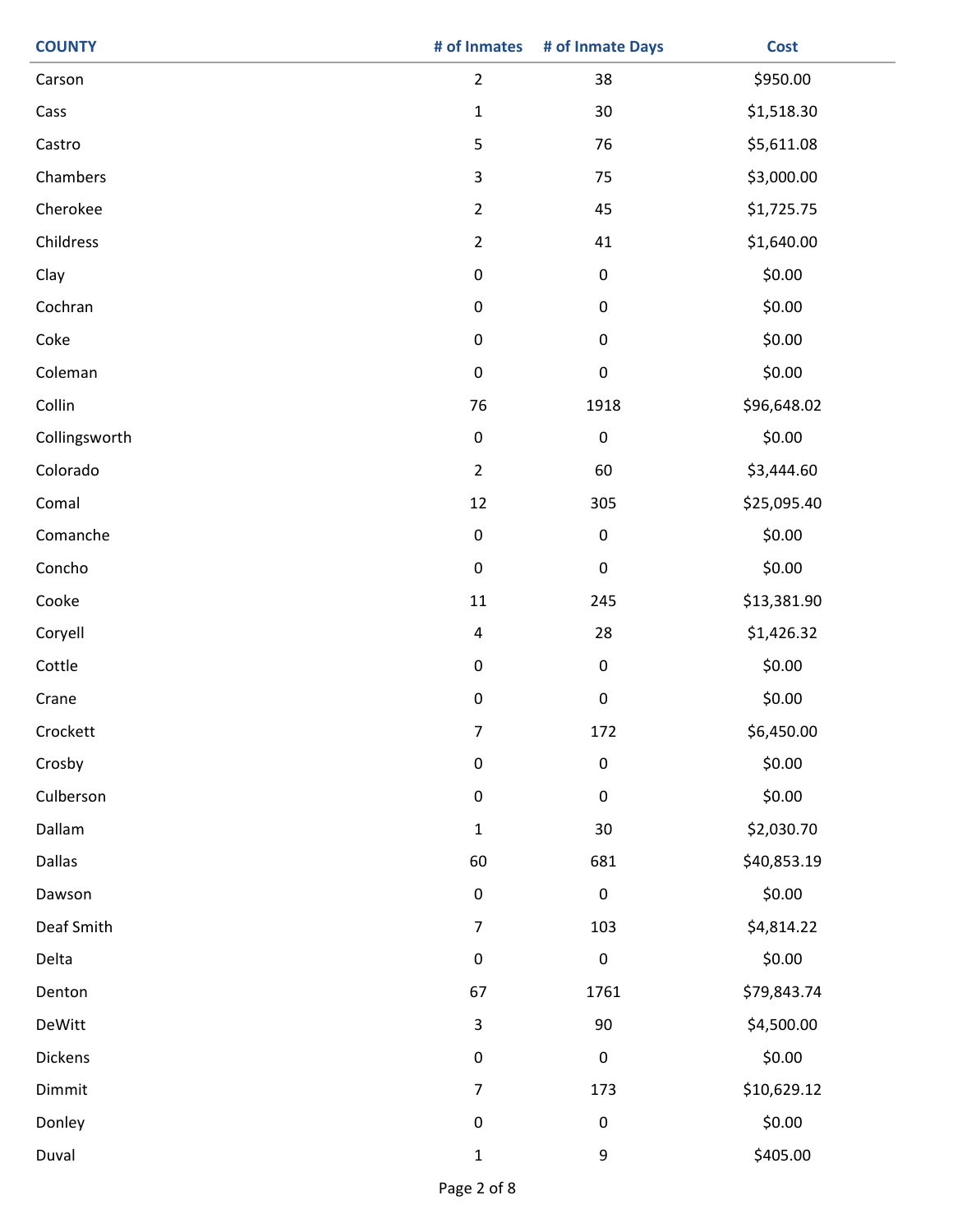| <b>COUNTY</b> | # of Inmates | # of Inmate Days | <b>Cost</b>  |
|---------------|--------------|------------------|--------------|
| Eastland      | $\pmb{0}$    | $\pmb{0}$        | \$0.00       |
| Ector         | 36           | 773              | \$52,324.37  |
| Edwards       | $\mathbf 2$  | $\overline{2}$   | \$101.54     |
| El Paso       | 76           | 1823             | \$136,469.78 |
| Ellis         | 30           | 782              | \$46,920.00  |
| Erath         | $\mathsf S$  | 101              | \$4,545.00   |
| Falls         | $\pmb{0}$    | $\pmb{0}$        | \$0.00       |
| Fannin 1(P)   | $\pmb{0}$    | $\pmb{0}$        | \$0.00       |
| Fayette       | $\pmb{0}$    | $\pmb{0}$        | \$0.00       |
| Fisher        | $\pmb{0}$    | $\pmb{0}$        | \$0.00       |
| Floyd         | $\mathbf 0$  | $\pmb{0}$        | \$0.00       |
| Foard         | $\pmb{0}$    | $\pmb{0}$        | \$0.00       |
| Fort Bend     | 54           | 1355             | \$82,790.50  |
| Franklin      | $\pmb{0}$    | $\pmb{0}$        | \$0.00       |
| Freestone     | $\mathbf{3}$ | 81               | \$7,227.63   |
| Frio (P)      | $\pmb{0}$    | $\pmb{0}$        | \$0.00       |
| Gaines        | $\pmb{0}$    | $\pmb{0}$        | \$0.00       |
| Galveston     | 15           | 387              | \$18,579.87  |
| Garza         | $\pmb{0}$    | $\pmb{0}$        | \$0.00       |
| Gillespie     | 6            | 180              | \$29,752.20  |
| Glasscock     | 0            | 0                | \$0.00       |
| Goliad        | 16           | 367              | \$16,515.00  |
| Gonzales      | $\sf 5$      | 150              | \$11,914.50  |
| Gray          | $\mathsf 3$  | 69               | \$3,036.00   |
| Grayson       | $10\,$       | 296              | \$18,402.32  |
| Gregg         | $\mathbf{1}$ | 30               | \$1,054.80   |
| Grimes        | $\pmb{0}$    | $\pmb{0}$        | \$0.00       |
| Guadalupe     | 17           | 378              | \$18,937.80  |
| Hale          | $\pmb{0}$    | $\pmb{0}$        | \$0.00       |
| Hall          | $\pmb{0}$    | $\pmb{0}$        | \$0.00       |
| Hamilton      | $\mathbf 2$  | 60               | \$2,700.00   |
| Hansford      | $\mathbf{1}$ | 30               | \$1,050.00   |
| Hardeman      | $\pmb{0}$    | $\pmb{0}$        | \$0.00       |
| Hardin        | $\mathbf 1$  | $30\,$           | \$712.20     |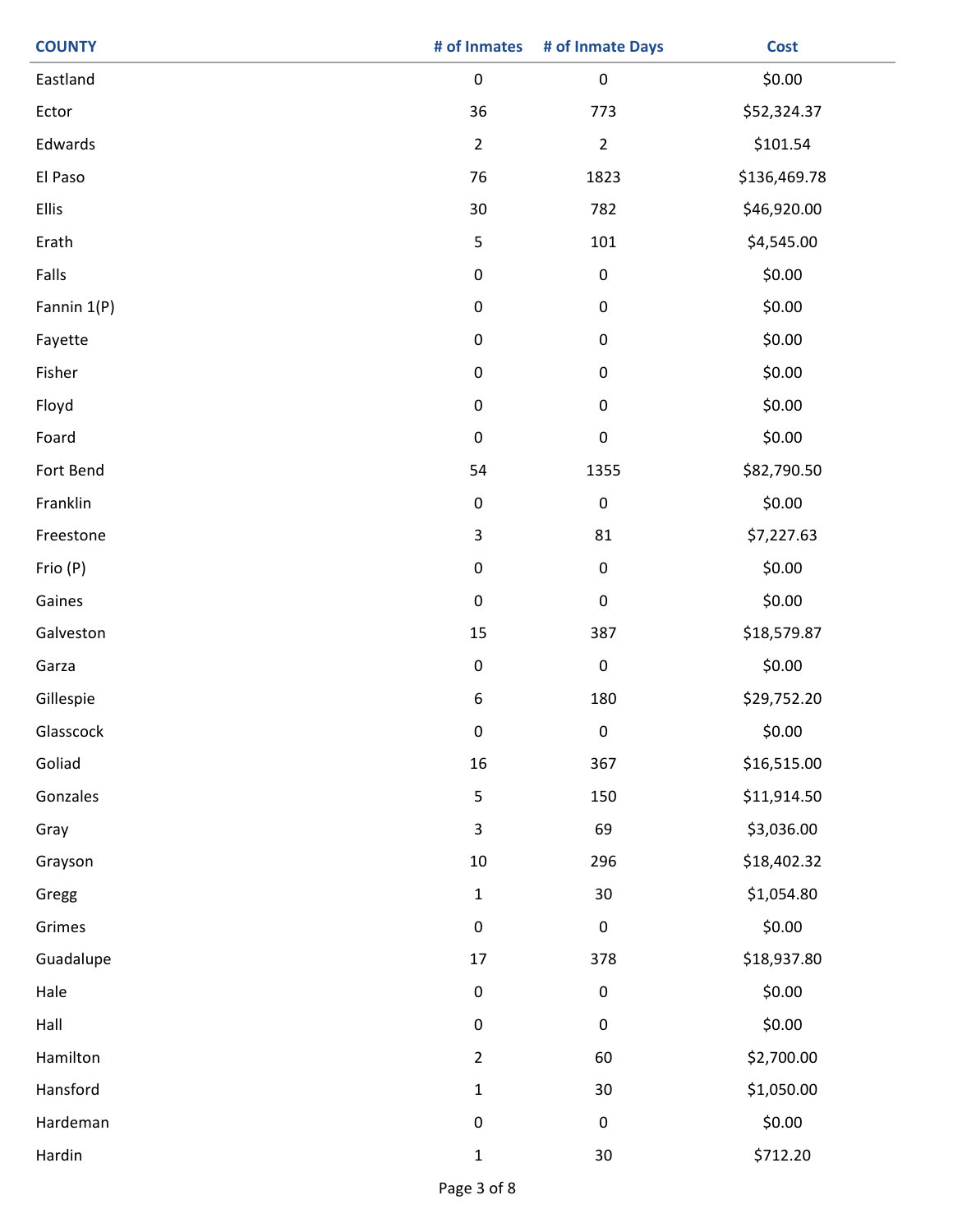| <b>COUNTY</b> | # of Inmates             | # of Inmate Days | <b>Cost</b>  |
|---------------|--------------------------|------------------|--------------|
| Harris        | 450                      | 11597            | \$869,775.00 |
| Harrison      | 5                        | 148              | \$4,533.24   |
| Haskell (P)   | $\pmb{0}$                | $\pmb{0}$        | \$0.00       |
| Hays          | 28                       | 674              | \$70,581.28  |
| Hemphill      | $\mathbf 1$              | 30               | \$2,317.50   |
| Henderson     | $\pmb{0}$                | $\pmb{0}$        | \$0.00       |
| Hidalgo       | 470                      | 11679            | \$591,074.19 |
| Hill          | $\boldsymbol{9}$         | 179              | \$8,950.00   |
| Hockley       | $\pmb{0}$                | $\pmb{0}$        | \$0.00       |
| Hood          | $\mathbf{1}$             | 30               | \$1,729.20   |
| Hopkins       | 11                       | 299              | \$11,960.00  |
| Houston       | $\pmb{0}$                | $\pmb{0}$        | \$0.00       |
| Howard        | $\mathbf 1$              | 30               | \$1,509.60   |
| Hudspeth      | 11                       | 225              | \$13,500.00  |
| Hunt          | 5                        | 150              | \$8,001.00   |
| Hutchinson    | $\pmb{0}$                | 0                | \$0.00       |
| Irion         | $\pmb{0}$                | 0                | \$0.00       |
| Jack          | $\pmb{0}$                | $\pmb{0}$        | \$0.00       |
| Jackson       | $\overline{\mathcal{I}}$ | 192              | \$11,823.36  |
| Jasper        | $\pmb{0}$                | 0                | \$0.00       |
| Jeff Davis    | 0                        | 0                | \$0.00       |
| Jefferson     | 13                       | 283              | \$21,669.31  |
| Jefferson (P) | $\pmb{0}$                | $\pmb{0}$        | \$0.00       |
| Jim Hogg      | $\pmb{0}$                | 0                | \$0.00       |
| Jim Wells     | $\overline{2}$           | 60               | \$3,300.00   |
| Johnson       | $\boldsymbol{9}$         | 222              | \$9,632.58   |
| Jones         | $\pmb{0}$                | 0                | \$0.00       |
| Karnes        | $\pmb{0}$                | $\pmb{0}$        | \$0.00       |
| Kaufman       | $\boldsymbol{9}$         | 233              | \$13,246.05  |
| Kendall       | $\overline{7}$           | 200              | \$18,186.00  |
| Kenedy        | $\pmb{0}$                | 0                | \$0.00       |
| Kent          | $\pmb{0}$                | $\pmb{0}$        | \$0.00       |
| Kerr          | 19                       | 494              | \$20,318.22  |
| Kimble        | 4                        | 120              | \$4,560.00   |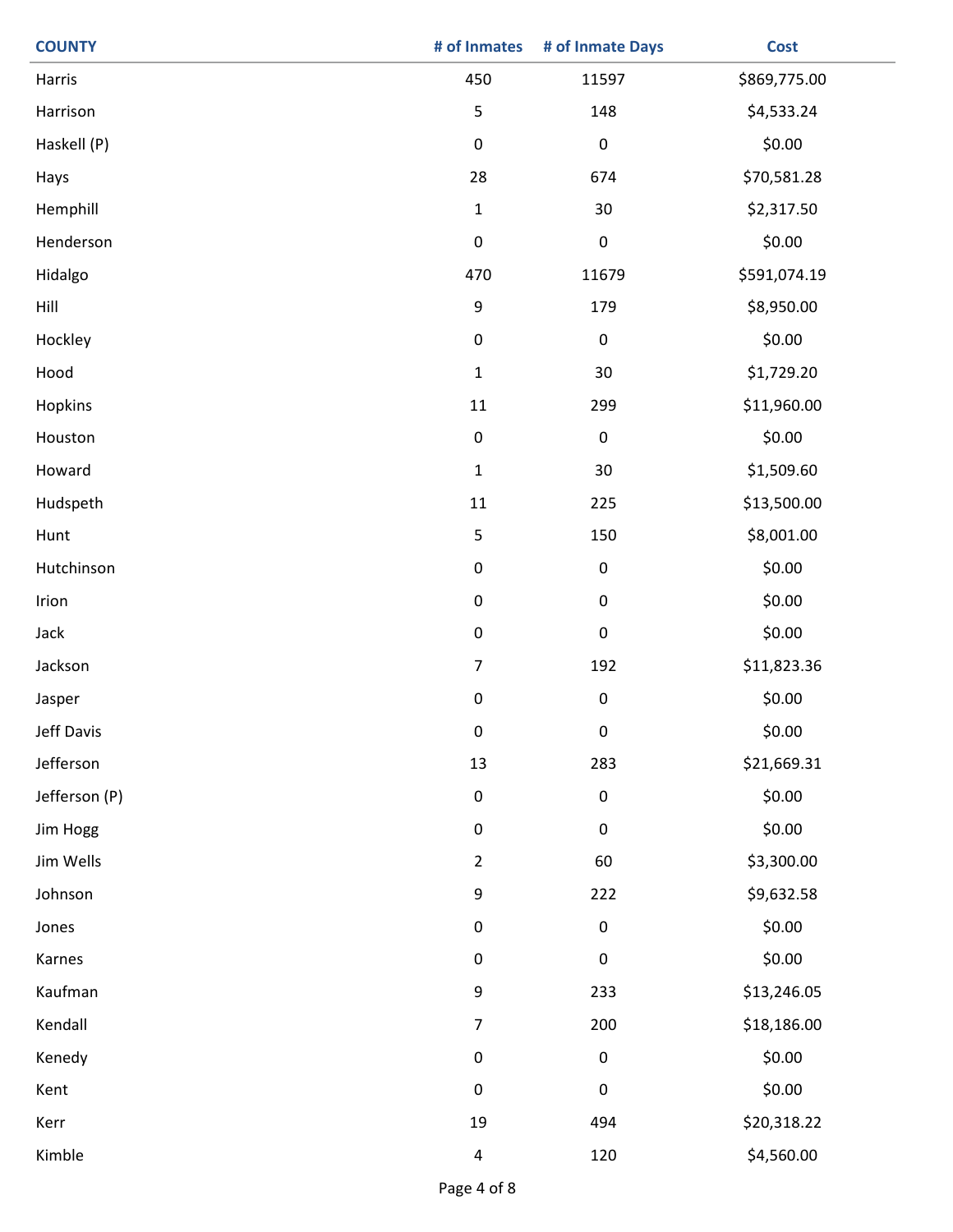| <b>COUNTY</b> | # of Inmates            | # of Inmate Days | <b>Cost</b>  |
|---------------|-------------------------|------------------|--------------|
| King          | $\pmb{0}$               | $\pmb{0}$        | \$0.00       |
| Kinney        | $\pmb{0}$               | $\pmb{0}$        | \$0.00       |
| Kleberg       | $\overline{\mathbf{4}}$ | 120              | \$5,668.80   |
| Knox          | $\pmb{0}$               | $\pmb{0}$        | \$0.00       |
| La Salle      | $\overline{2}$          | 60               | \$4,227.00   |
| Lamar         | $\mathbf{3}$            | 66               | \$3,300.00   |
| Lamb          | $\mathbf 1$             | 21               | \$1,513.05   |
| Lampasas      | $\pmb{0}$               | $\pmb{0}$        | \$0.00       |
| Lavaca        | $\pmb{0}$               | $\pmb{0}$        | \$0.00       |
| Lee           | $\mathbf{1}$            | 30               | \$1,541.10   |
| Leon          | $\pmb{0}$               | $\pmb{0}$        | \$0.00       |
| Liberty (P)   | 9                       | 246              | \$11,439.00  |
| Limestone     | $\overline{\mathbf{4}}$ | 113              | \$4,746.00   |
| Lipscomb      | $\pmb{0}$               | $\pmb{0}$        | \$0.00       |
| Live Oak      | $\mathbf 1$             | 30               | \$688.50     |
| Llano         | $\mathbf{1}$            | 15               | \$337.50     |
| Loving        | $\pmb{0}$               | $\pmb{0}$        | \$0.00       |
| Lubbock       | 18                      | 440              | \$27,117.20  |
| Lynn          | $\mathbf 0$             | $\pmb{0}$        | \$0.00       |
| Madison       | $\mathbf{1}$            | 30               | \$1,423.80   |
| Marion        | $\mathbf{1}$            | $30\,$           | \$1,140.00   |
| Martin        | $\pmb{0}$               | $\pmb{0}$        | \$0.00       |
| Mason         | $\pmb{0}$               | $\pmb{0}$        | \$0.00       |
| Matagorda     | $\overline{2}$          | 45               | \$1,259.10   |
| Maverick      | $\pmb{0}$               | $\pmb{0}$        | \$0.00       |
| McCulloch     | $\pmb{0}$               | $\pmb{0}$        | \$0.00       |
| McLennan      | 73                      | 1435             | \$120,712.20 |
| McMullen      | $\mathsf S$             | 150              | \$6,750.00   |
| Medina        | $\mathbf 1$             | $30\,$           | \$1,879.50   |
| Menard        | $\pmb{0}$               | $\pmb{0}$        | \$0.00       |
| Midland       | $14\,$                  | 301              | \$28,345.17  |
| Milam         | $\mathbf{1}$            | 30               | \$1,920.00   |
| Mills         | $\overline{\mathbf{4}}$ | $\bf 8$          | \$582.72     |
| Mitchell      | $\mathbf{1}$            | $\bf 8$          | \$360.00     |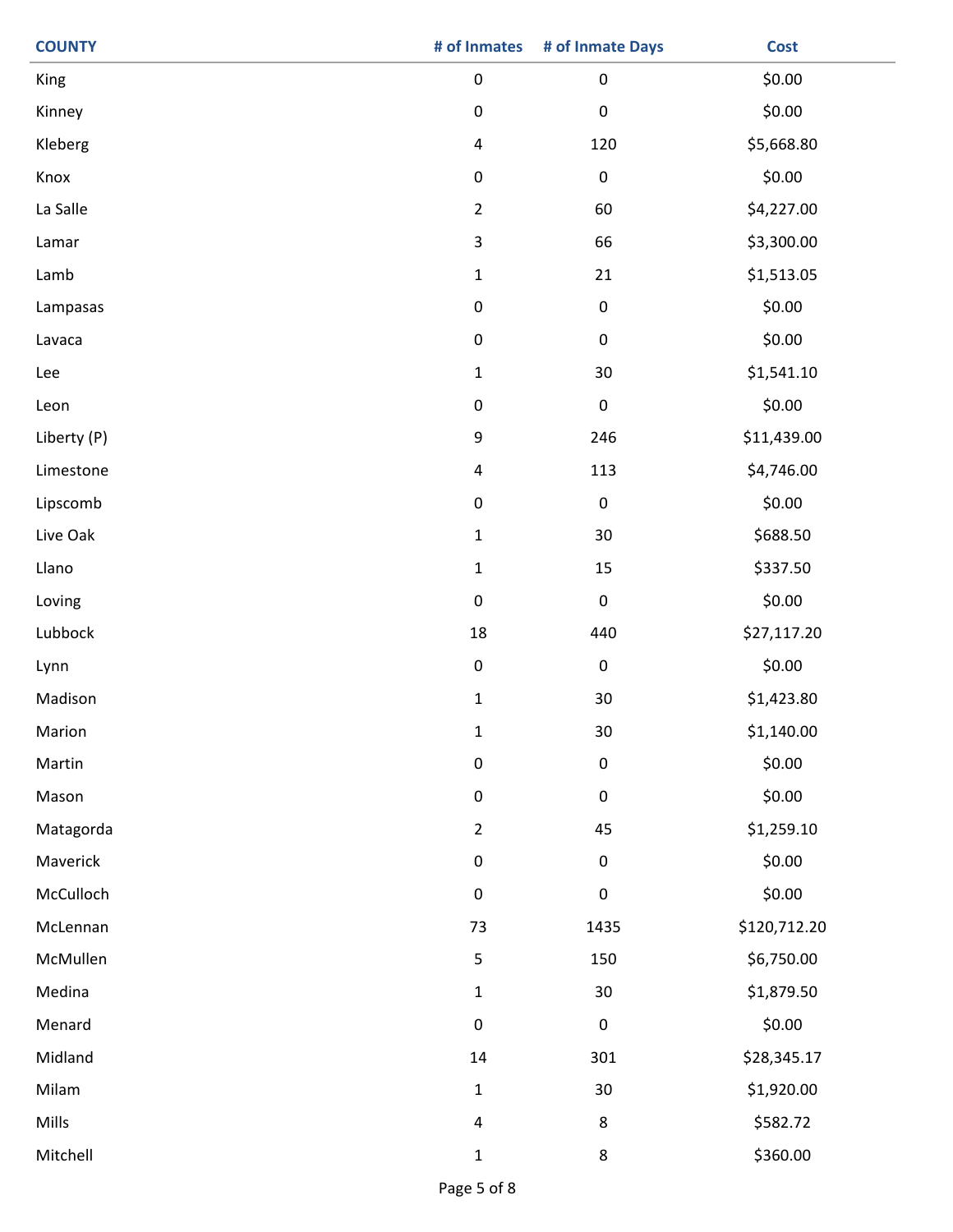| <b>COUNTY</b> | # of Inmates              | # of Inmate Days | <b>Cost</b> |
|---------------|---------------------------|------------------|-------------|
| Montague      | $\mathbf 1$               | 30               | \$1,066.80  |
| Montgomery    | 32                        | 809              | \$34,884.08 |
| Moore         | $\boldsymbol{9}$          | 243              | \$24,946.38 |
| Morris        | $\pmb{0}$                 | $\pmb{0}$        | \$0.00      |
| Motley        | $\pmb{0}$                 | $\pmb{0}$        | \$0.00      |
| Nacogdoches   | $\boldsymbol{6}$          | 156              | \$5,547.36  |
| Navarro       | $\mathsf S$               | 101              | \$6,060.00  |
| Newton        | $\pmb{0}$                 | $\pmb{0}$        | \$0.00      |
| Nolan         | $\pmb{0}$                 | $\pmb{0}$        | \$0.00      |
| <b>Nueces</b> | 22                        | 589              | \$26,393.09 |
| Ochiltree     | $\overline{2}$            | 60               | \$3,777.60  |
| Oldham        | $\pmb{0}$                 | 0                | \$0.00      |
| Orange        | $\pmb{0}$                 | 0                | \$0.00      |
| Palo Pinto    | $\ensuremath{\mathsf{3}}$ | 80               | \$4,228.80  |
| Panola        | $\pmb{0}$                 | $\pmb{0}$        | \$0.00      |
| Parker        | $\boldsymbol{7}$          | 185              | \$13,314.45 |
| Parmer        | $\mathbf 1$               | 18               | \$529.02    |
| Pecos         | $\pmb{0}$                 | $\pmb{0}$        | \$0.00      |
| Polk          | $\mathbf 2$               | $10\,$           | \$351.90    |
| Potter        | 22                        | 494              | \$35,523.54 |
| Presidio      | $\mathbf{1}$              | $30\,$           | \$1,260.00  |
| Rains         | $\pmb{0}$                 | $\pmb{0}$        | \$0.00      |
| Randall       | $\pmb{0}$                 | 0                | \$0.00      |
| Reagan        | $\pmb{0}$                 | 0                | \$0.00      |
| Real          | $\pmb{0}$                 | 0                | \$0.00      |
| Red River     | $\pmb{0}$                 | 0                | \$0.00      |
| Reeves        | $\boldsymbol{6}$          | 180              | \$12,672.00 |
| Refugio       | 20                        | 416              | \$21,473.92 |
| Roberts       | $\pmb{0}$                 | $\pmb{0}$        | \$0.00      |
| Robertson     | $\pmb{0}$                 | $\pmb{0}$        | \$0.00      |
| Rockwall      | $\overline{\mathcal{A}}$  | 109              | \$9,592.00  |
| Runnels       | $\mathbf{1}$              | 3                | \$134.16    |
| Rusk          | $\overline{2}$            | 60               | \$1,426.20  |
| Sabine        | $\pmb{0}$                 | $\pmb{0}$        | \$0.00      |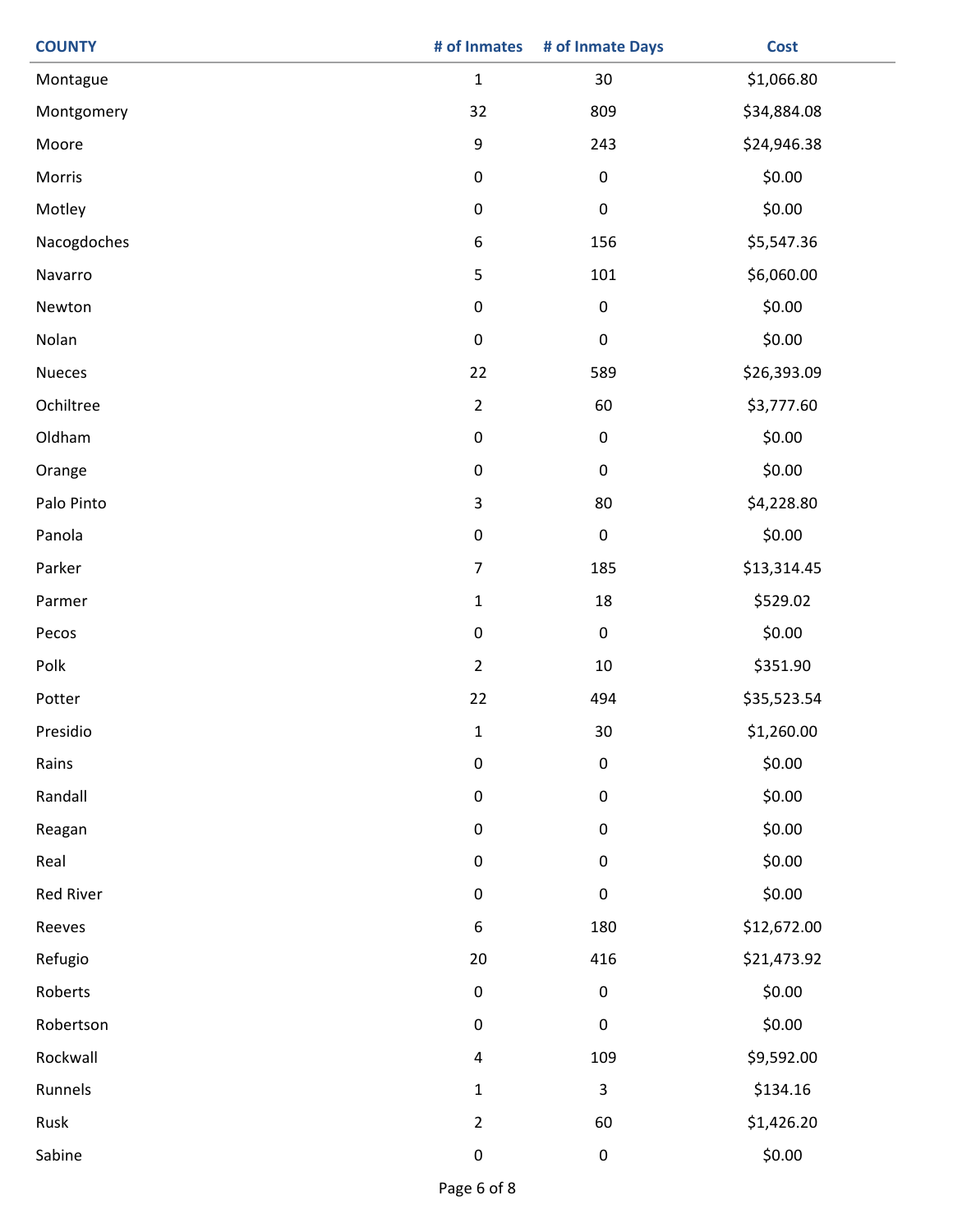| <b>COUNTY</b> | # of Inmates     | # of Inmate Days | <b>Cost</b>  |
|---------------|------------------|------------------|--------------|
| San Augustine | $\pmb{0}$        | $\pmb{0}$        | \$0.00       |
| San Jacinto   | $\mathbf{1}$     | 30               | \$981.00     |
| San Patricio  | $\pmb{0}$        | $\pmb{0}$        | \$0.00       |
| San Saba      | $\mathbf{1}$     | 30               | \$5,921.10   |
| Schleicher    | $\pmb{0}$        | $\pmb{0}$        | \$0.00       |
| Scurry        | $\overline{2}$   | 60               | \$5,400.00   |
| Shackelford   | $\mathbf 1$      | 24               | \$1,080.00   |
| Shelby        | $\mathsf 3$      | 86               | \$5,934.00   |
| Sherman       | $\mathbf 2$      | 60               | \$6,891.60   |
| Smith         | $\bf 8$          | 209              | \$11,570.24  |
| Somervell     | 5                | 122              | \$5,490.00   |
| Starr         | $\pmb{0}$        | 0                | \$0.00       |
| Stephens      | $\mathbf 1$      | 5                | \$250.35     |
| Sterling      | $\pmb{0}$        | 0                | \$0.00       |
| Stonewall     | $\pmb{0}$        | 0                | \$0.00       |
| Sutton        | $\pmb{0}$        | $\pmb{0}$        | \$0.00       |
| Swisher       | $\mathbf 1$      | 30               | \$1,500.00   |
| Tarrant       | 205              | 5086             | \$233,956.00 |
| Taylor        | $\boldsymbol{6}$ | 139              | \$6,672.00   |
| Terrell       | $\pmb{0}$        | $\pmb{0}$        | \$0.00       |
| Terry         | 0                | 0                | \$0.00       |
| Throckmorton  | $\pmb{0}$        | $\pmb{0}$        | \$0.00       |
| Titus         | $\mathbf 2$      | 15               | \$412.50     |
| Tom Green     | $\pmb{0}$        | $\pmb{0}$        | \$0.00       |
| Travis        | 174              | 3860             | \$544,375.80 |
| Trinity       | $\pmb{0}$        | $\pmb{0}$        | \$0.00       |
| Tyler         | $\pmb{0}$        | 0                | \$0.00       |
| Upshur        | $\pmb{0}$        | $\pmb{0}$        | \$0.00       |
| Upton         | $\pmb{4}$        | 103              | \$3,862.50   |
| Uvalde        | $\boldsymbol{6}$ | 85               | \$4,250.00   |
| Val Verde (P) | $\boldsymbol{7}$ | 210              | \$2,100.00   |
| Van Zandt     | $\mathsf 3$      | 61               | \$3,050.00   |
| Victoria      | $11\,$           | 291              | \$12,725.43  |
| Walker        | 6                | 123              | \$3,990.12   |